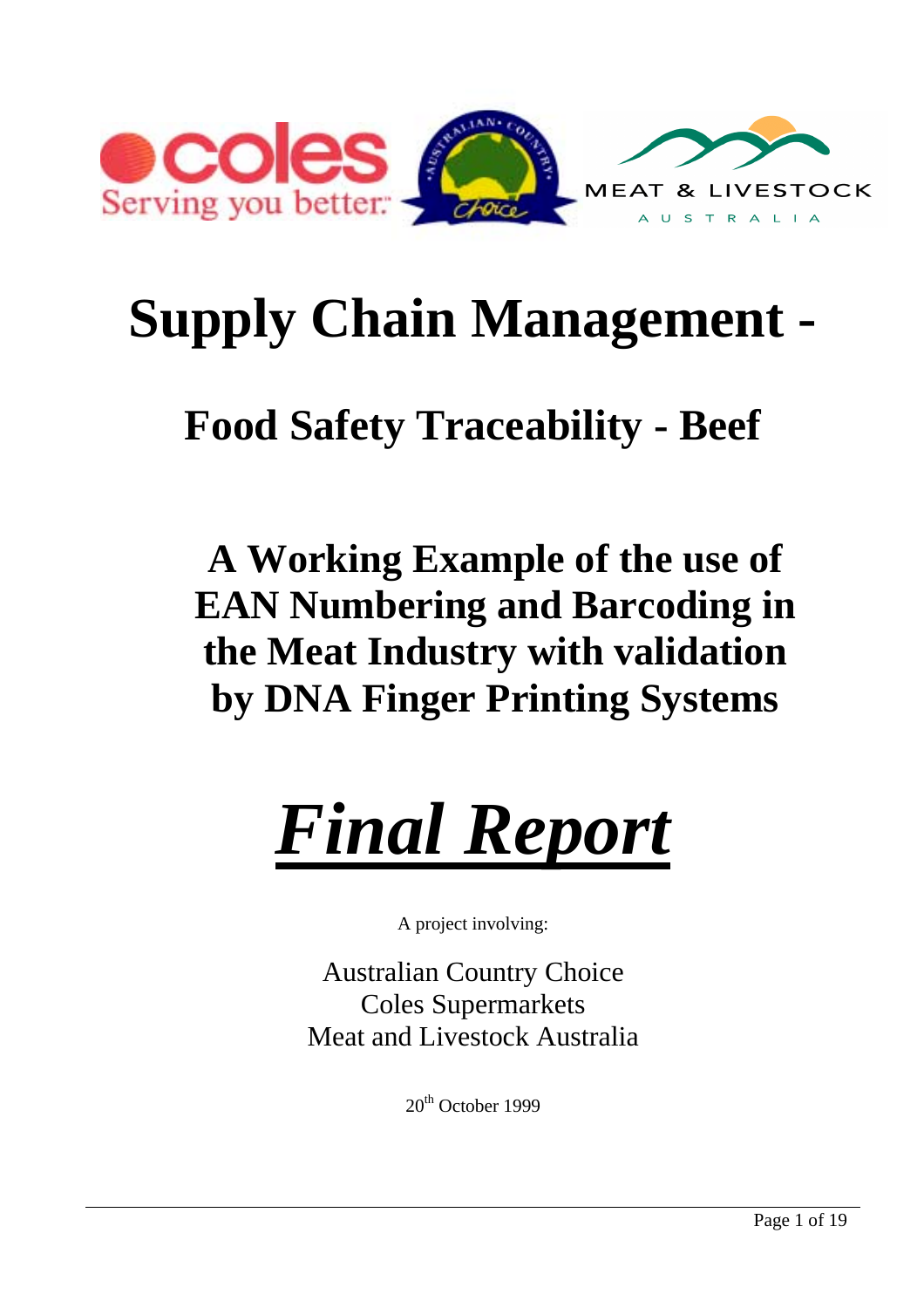# Table of Contents

| $\mathbf{1}$            |                    |  |
|-------------------------|--------------------|--|
|                         | 1.1                |  |
| $\overline{2}$          |                    |  |
|                         | 2.1<br>2.2         |  |
|                         | 2.3<br>2.4<br>2.5  |  |
|                         | 2.6                |  |
| $\mathbf{3}$            |                    |  |
| $\overline{\mathbf{4}}$ |                    |  |
|                         | 4 1<br>4.2.<br>4.3 |  |
| 5                       |                    |  |
| 6                       |                    |  |
| 7                       |                    |  |
| 8                       |                    |  |
| $\boldsymbol{9}$        |                    |  |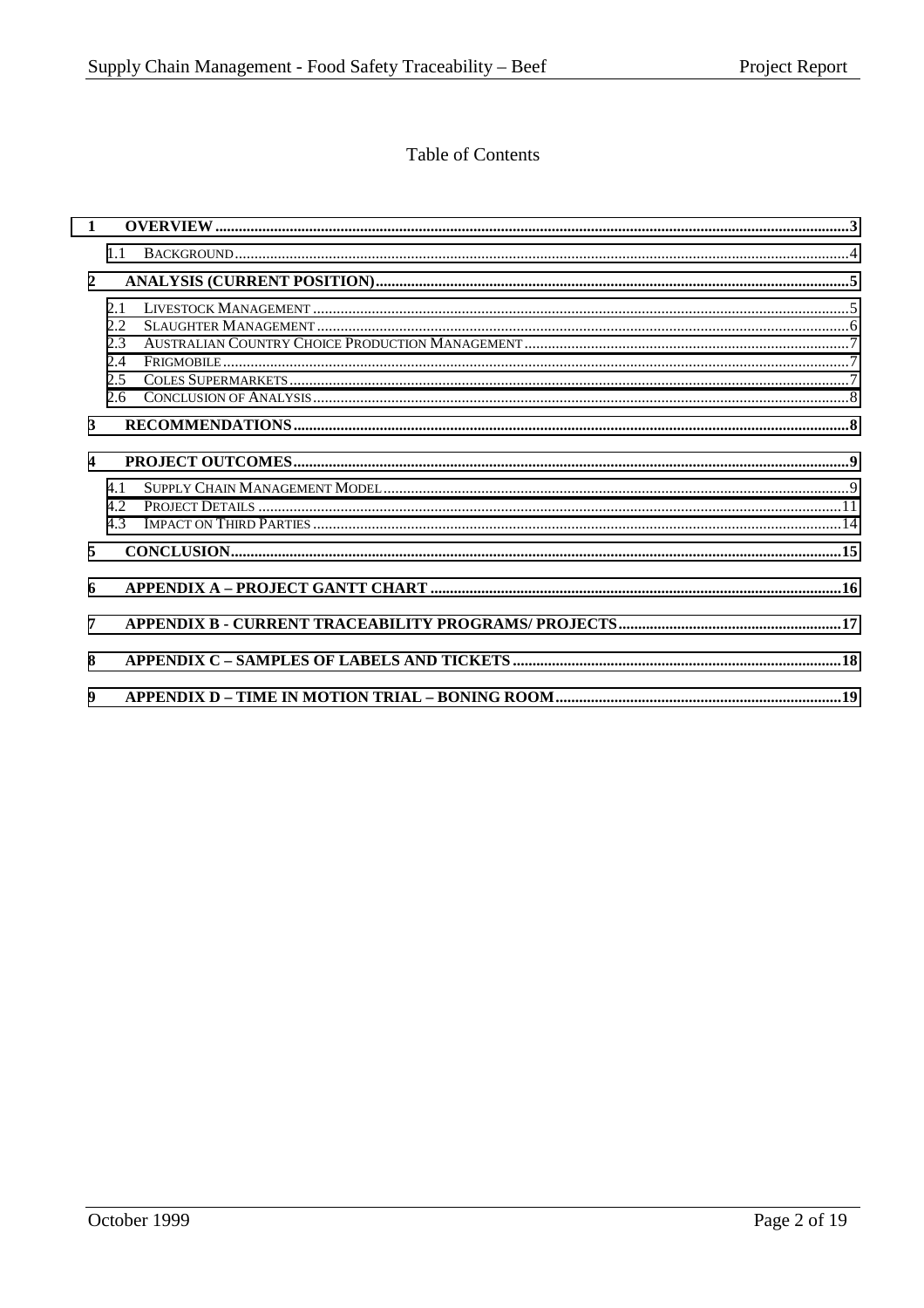# <span id="page-2-0"></span>**1 Overview**

This report combines an analysis of the "Supply Chain Management" existing methods and results of a trial project for Australian Country Choice.

Australian Country Choice is one of two companies on the eastern sea board that is a primary supplier to Coles Supermarkets for beef (and veal) cuts and value added products. The company is a family owned business that started supplying 70 beef cattle per week 20 years ago to its present position of processing 165,000 animals per year and producing over 28,000 tonnes annually of value added meat products.

The company owns as well as controls breeding properties, back grounding properties, feed lots and processing facilities. This gives the company a high degree of vertical integration as a meat production company. This level of vertical integration is very unusual in the meat industry. The result is a reduction in profit centers and an increase is cost centers. The traditional systems have up to 9 profit centers where as the Australian Country Choice system has one profit center and 9 cost centers. This type of cost control system allows for actuate costing and control of cost centers. This is shown as follows:

Transport (2) Transport [2] Back Grounding (3) Back Grounding [3] Transport (4) Transport [4] Feedlot (5) Feedlot [5] Transport (6) Transport [6] Slaughter (7) Slaughter [7] Distribution (9) Distribution [9]

#### **Traditional System (Profit Centers) ACC System (Profit Centers) [Cost Centers]**

Breeding property (1) Breeding property [1] Boning/ Processing (8) Boning/ Processing (1)[8]

At a strategic level the company policies focus on addressing two main areas; customer service to their single customer Coles Supermarkets and cost per kilogram of processed product.

The areas of focus that this report addressed are the problems identified with the following:

- Common machine-readable identification of animals and product through the supply chain.
- Use of Standard Number systems for locations, products and status.
- Use of EDI for passing data between customers and suppliers.
- Validation systems for product identification for traceability.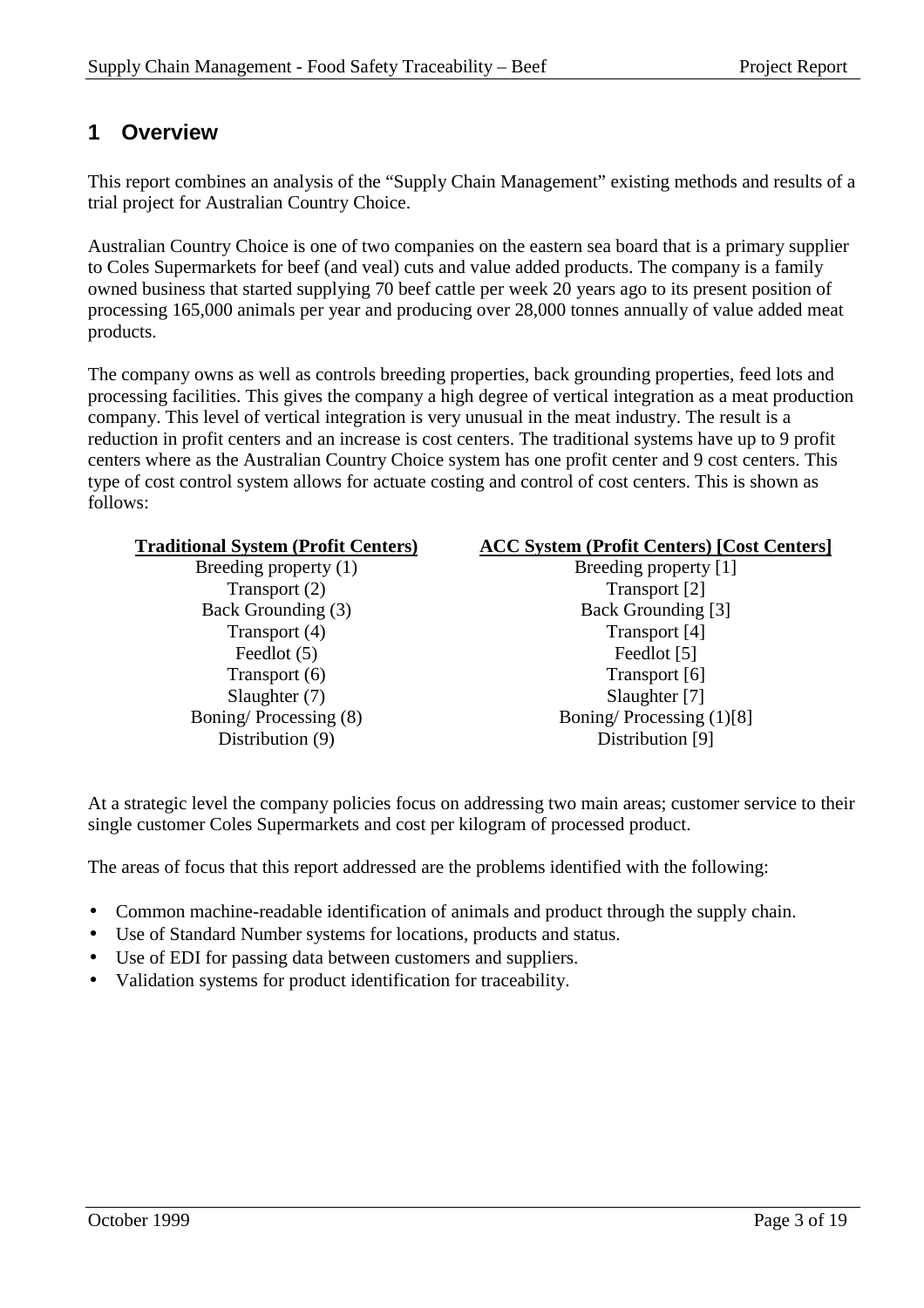### <span id="page-3-0"></span>*1.1 Background*

Throughout the meat industry there has been a growing need for the ability for producers and processors to provide evidence of food safety (product) traceability to consumers. Consumers world wide now have an expectation that retailers are able to identify the origin of the food they market. The growing pressure from consumers has forced the need for a review of the concepts and methods available to provide this evidence of traceability. This review of the industry has highlighted the concept of supply chain management and the importance of correct and cost efficient product identification through the supply chain. The cost benefits for correct control for product from source to consumer has become a major management topic in the grocery industry supply chain.

For food safety traceability in the meat industry to sustain consumer confidence it must embrace a "Paddock to Plate" philosophy, incorporating best practice strategies for supply chain management, food safety and food quality programs.

Many attempts have been made in the past to implement traceability in various stages of the chain, however no system is currently in place on a broad scale in Australia or overseas. Other programs that have been established at specific plants are intended to provide a simple system of single carcass boner/ slicer/ packer work stations. These systems provide a simple and low level of reliability of primal cuts linked to specific carcasses.

For a Food Safety Traceback system/ Supply Chain Management system to be successful it must cover a broad scope of activities and can be considered to be made up of a number of segments that comprise the following:

- Birth ID, Property of Origin and veterinary/ feeding history records.
- Transport/backgrounding/feedlot ID and tracking records.
- Slaughter Floor linking of Live Animal ID/ history collection and linking to Carcass Body ID.
- Carcass body linking to Primal Cut by individual or batch.
- Primal Cut linking to Carton / Pallet by individual or batch.
- Carton cross linkage to Carcass Body by individual or batch.
- Value Add/ By Product (offal, etc) linkage to Carcass Body by individual or batch.
- Retail Packs (and Case Ready Modified Atmosphere Packaging) linked to Carton linked to Carcass Body by individual or batch.

Each of these project segments must be able to operate independently as well as linking to each of the corresponding segments either in sequence or by passing intermediate segments.

The key points that need to be considered for the implementation of a food safety traceability/ supply chain management program include:

- The cost per kilo of processed meat for implementation and maintenance of a traceability program.
- The use of numbering and machine read labeling standards that are common between trading partners (e.g. Grocery industry supply chain)
- Ease of implementation across different plants and operating methods.
- Compliance to the National ID Programs eg Current Meat and Livestock Australia project
- The reliability and accuracy of the program.
- The ability to audit the program.
- Verification of product identification and fraud detection.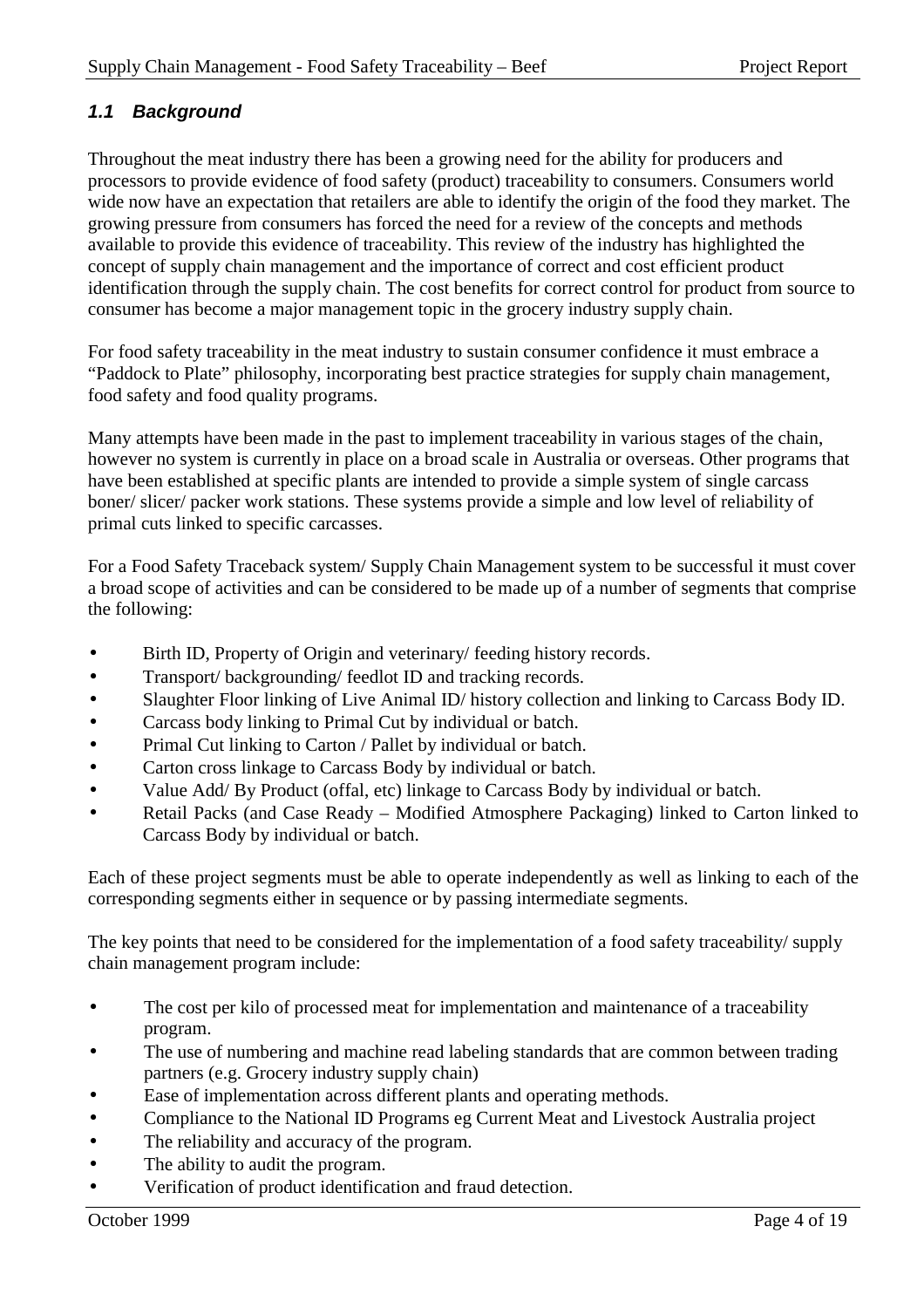# <span id="page-4-0"></span>**2 Analysis (Current Position)**

A review was conducted of the methods for product identification and control from live animal to carton product through distribution. The major activities and the related companies or organisations involved in these processes where identified as follows:

- Australian Country Choice Livestock Management (Breeding property, Back Grounding, Feedlot and transport).
- Q-Meat Slaughter service provider (Ipswich veal and Cannon Hill Beef)
- Australian Country Choice Production Management (Beef Boning, veal boning, value add operations [Sausage, corning, stir fry, diced, etc] and distribution centre [Prepares orders for issue to Frigmobile])
- Frigmobile (Chilled and frozen distribution centre to 80 Coles Supermarket stores)
- Coles Supermarkets (final preparation for case ready retail packs)



Figure 1 – Graphical Representation of Product Flow

The analysis involved reviewing the operational methods as well as the control system in place for each activity areas. The analysis focused on areas of problems and the validation methods used to ensure undetected problems did not occur. The analysis was conducted using interviews with the management of the various sections and lengthy direct observations of the different areas. The largest and greatest amount of time was spent on the areas of carcase processing and distribution to retail.

#### *2.1 Livestock Management*

Livestock management involves management of the company owned cattle as well as purchase of cattle to meet operational quotas.

Yearly cattle type quantity predictions are formulated to determine the breeding, back grounding and feedlot capability requirements. These are set at a strategic level and result in the acquisition of property, equipment, etc.

Weekly operational cattle type and quantity demands are formulated based on customer demand requirements (from Coles Supermarkets) and current inventory levels. The processing facility needs to process approximately 2500 cattle per week to maintain the production cost per kilogram of processed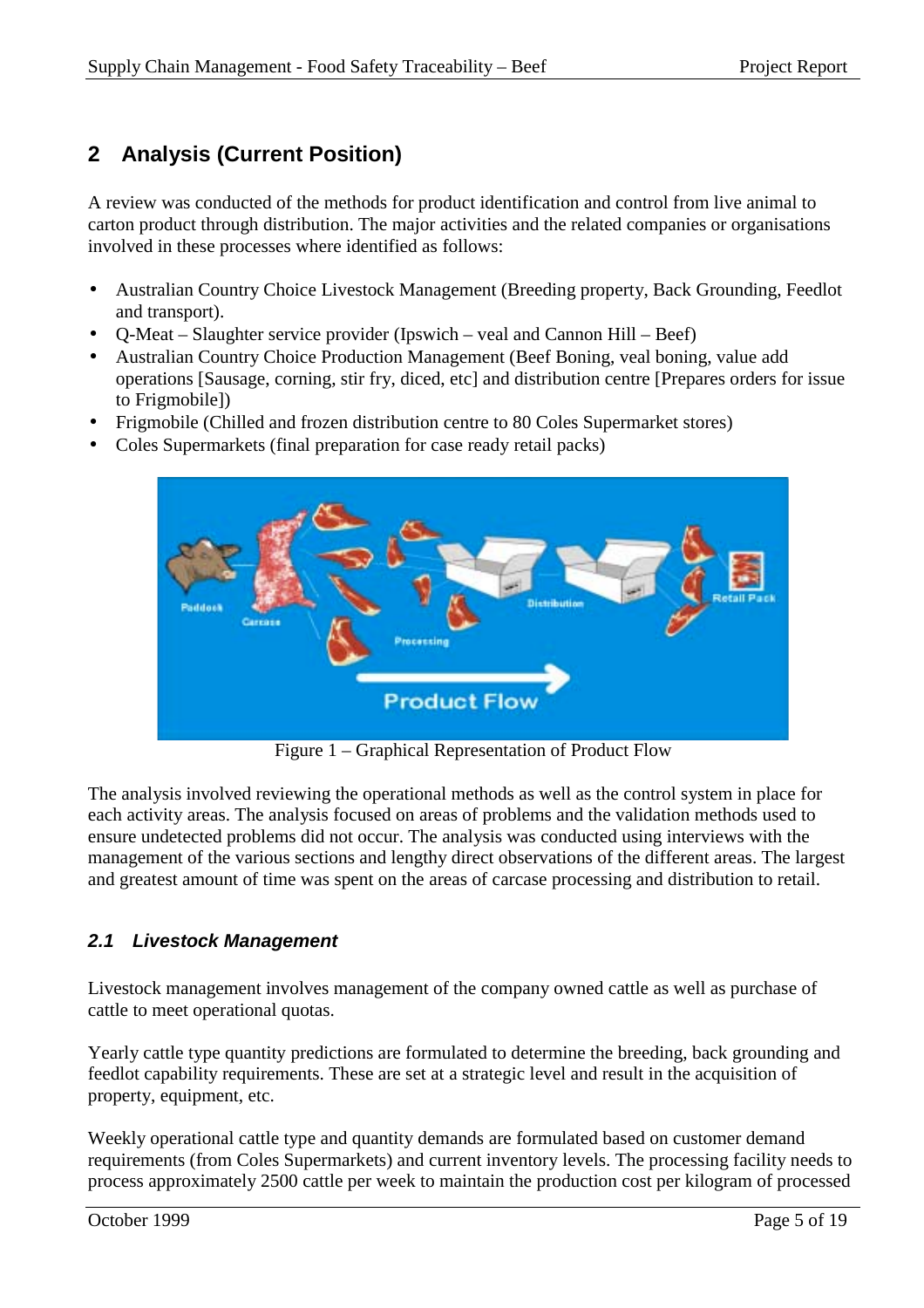<span id="page-5-0"></span>meat. The resulting weekly considerations focus on what type and number of cattle are available, at what price, to meet both the 2500 quantity demand and the customer (Coles Supermarkets) product type demand (eg grass feed, grain feed, MSA grade, saving grade, etc).

The major areas of concern identified were the lack of individual animal identification being passed forward to slaughter and the quality traits determination from visible traits to objective grading traits. The traits issue is a problem that occurs as a result of trying to guess the likely grading result of a carcase by visual examination of the live animal. The current methods for animal source identification was through tail tags (identification of last property of control of the animal) and property management ear tags. Identification of origin of source of a specific carcase was very difficult and the ability to provide useful grading feedback on an animal by animal basis was impossible.

### *2.2 Slaughter Management*

Once the live animals have been transported to the abattoir they are marshaled by lot, ready for slaughter. Property and like animal types are grouped into each lot. As they are slaughtered the carcase is given a carcase number which is linked to the lot number. This is used to provide the feedback to the property by lot. A carcase ticket is attached to each carcase (1/2 animal) and an electronic record of the weight and other data recorded.

The electronic record was sent on a daily basis to Australian Country Choice and the carcases delivered directly into the chillers from the adjoining Q-Meat Cannon Hill facility or trucked for the veal product from Q-Meat Ipswich. Inventory management from Q-Meat was totally manual and hand written dockets issued for the physical product. Australian Country Choice scans the barcode on each carcase ticket to bring the carcase into inventory and to reconcile to the electronic record that had been sent. Neither the carcase ticket barcode or the EDI matched any standards, both were propriety systems.

Q-Meat Cannon Hill (for beef) and Q-Meat Ipswich (for veal) conduct the slaughter. Q-Meat is a government owned service works that change a rate per animal for slaughter.

The major area of concern identified was the high error rate of the electronic record and carcase ticket actually matching the individual animal. A system was implemented to electronically capture each carcase ticket number and to measure the cold weight after chilling. This data was reconciled to the electronic data provided by Q-Meat. There is a percentage allowance for shrinkage for each carcase taken into consideration. The result was that up to 5% of the carcases had wrong carcase tickets. The typical errors included 2 or 3 left (or right) side carcase tickets for the same carcase body number. Carcases weighting much more or much less than the carcase ticket displayed. This indicates that the carcase ticket was placed on the wrong carcase. A second problem was the data on the carcase ticket. The barcode had a high error rate of scanning. Carcases could have a stated weight of 220kgs on the carcase ticket but when scanned the weight showed up as 1300kgs. An investigation showed that the type of barcode being used was an interleave 2 of 5 and that there was no error detection check digit. Numerous examples were found and when the issue was taken up with Q-Meat the answer was that they did not scan the carcase ticket for any reason.

These types of errors cast doubt on the ability of the system to provide suitable levels of both inventory management and product traceability.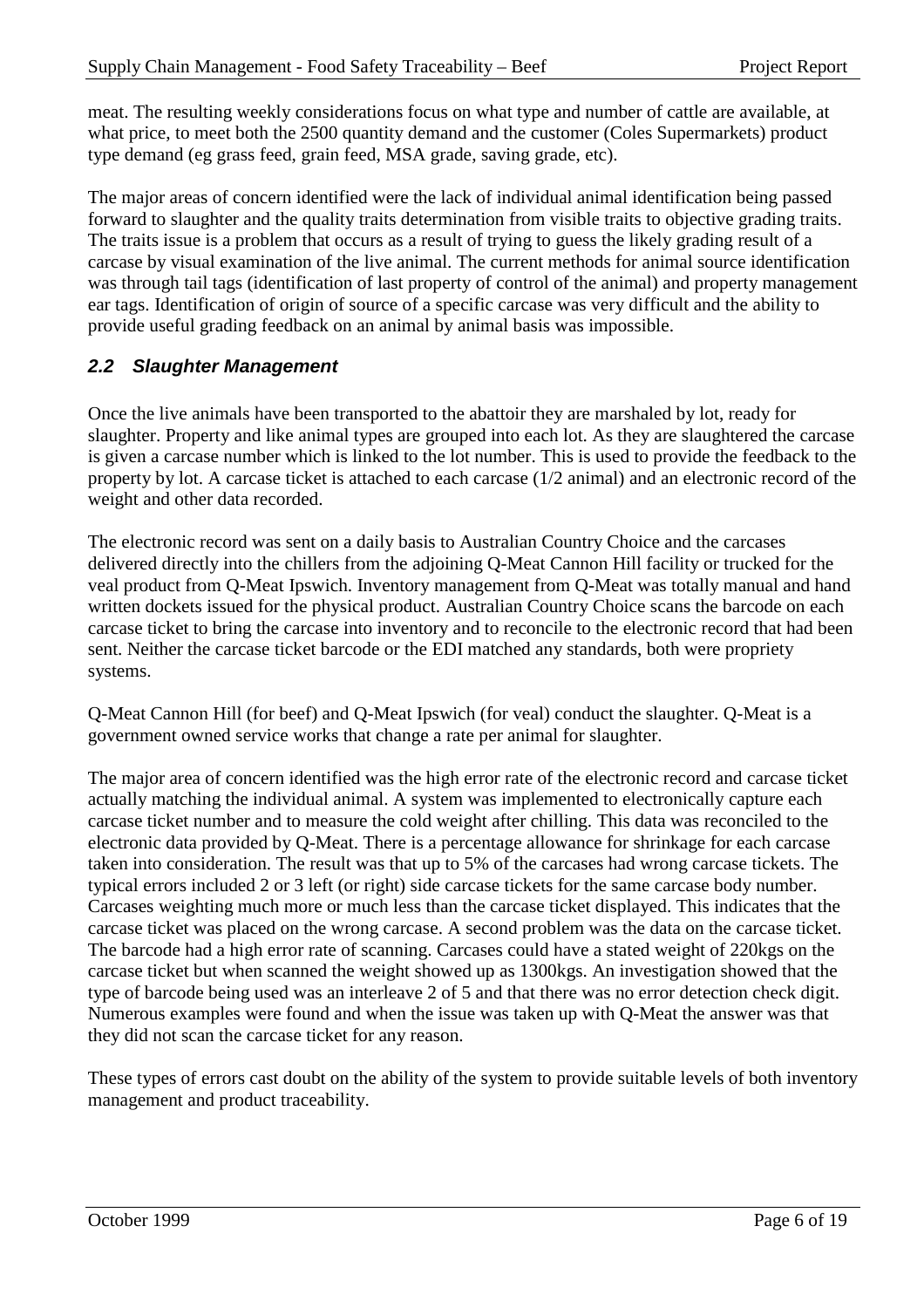#### <span id="page-6-0"></span>*2.3 Australian Country Choice Production Management*

Once the carcase arrives at Australian Country Choice it is graded and data captured electronically through the use of the bar-coded carcase ticket. The data is then reconciled to the electronic record from Q-Meat. This builds up a set of data about each carcase. The grade is applied to the carcase and the carcases marshaled by grade and weight range. The result is an electronically generated production schedule that is issued to the boning room. The Production Manager determines the boning room production sequence and the carcases are feed into the boning room. The boned product is packed into suitable cartons based on customer demands, inventory levels and product type produced. This system of inventory management is based on lowest product to meet the customer product demands. As carcases contain lots of different cuts and grades the inventory generated is often the result of the process more than the desire to produce specific product. I.e. The customer would like lots of MSA 5 star Tenderloins and no un-graded knuckles or Thick Flanks from a carcase. Carcases do not work that way and along with the choice cuts (approximately 4 per carcase) there are a number of lesser cuts (up to 10 per carcase). The customer must sell the lesser cuts as well as the choice cuts. Inventory is managed as a volume of the different cuts and value added product (sausages, corned meat, diced beef, etc).

There is a chilled product distribution center on site that holds 40,000 cartons. Product is prepared into pallets of same product type and grade. These pallets once filled are stored until a number of pallets are prepared and then picked for storage and distribution through Frigmobile. Product that is to be frozen such as trim and other export product is directly transferred to Frigmobile for blast freezing. Each order to be filled for issue to Frigmobile is electronically prepared and each carton scanned to capture the serial number and validate product type and oldest use by dates. An EDI is sent to Frigmobile for each shipment as well as a physical delivery docket.

The areas of concern identified were the lack of adopted standards for the Barcodes used on the carton labels, lack of recording carcase body numbers as they entered the boning room and the lack of any means to relate carton serial numbers to carcase body number. Other issues identified included duplication of carton serial numbers, carton scan errors and lack of product source identification/batch controls.

# *2.4 Frigmobile*

Frigmobile provides the means for distribution to the various Coles Supermarket retail stores (80 stores from northern NSW to north Queensland) and export product. As product arrives at Frigmobile the product is scanned into the distribution system and matched to the EDI that was sent from Australian Country Choice. A return EDI is sent as product is picked and sent to the various retail stores. There are various logistics control systems in place and strategic policies for Frigmobile. It is not the scope of this report to address issues at Frigmobile.

#### *2.5 Coles Supermarkets*

When product is received at Coles Supermarkets it is directly taken into the meat cold stores on site. There are very few records generated of the receipt of the product as it is controlled through the distribution system. Once the cartons are on the shelves at the retail store they are opened as needed and used as required. Inventory levels are manually reviewed on a day by day basis and re-stocking requests issued to Coles Supermarket distribution control center. Coles Supermarkets Head Office sets Inventory levels for quantity and product type and the stores just maintain the specific levels.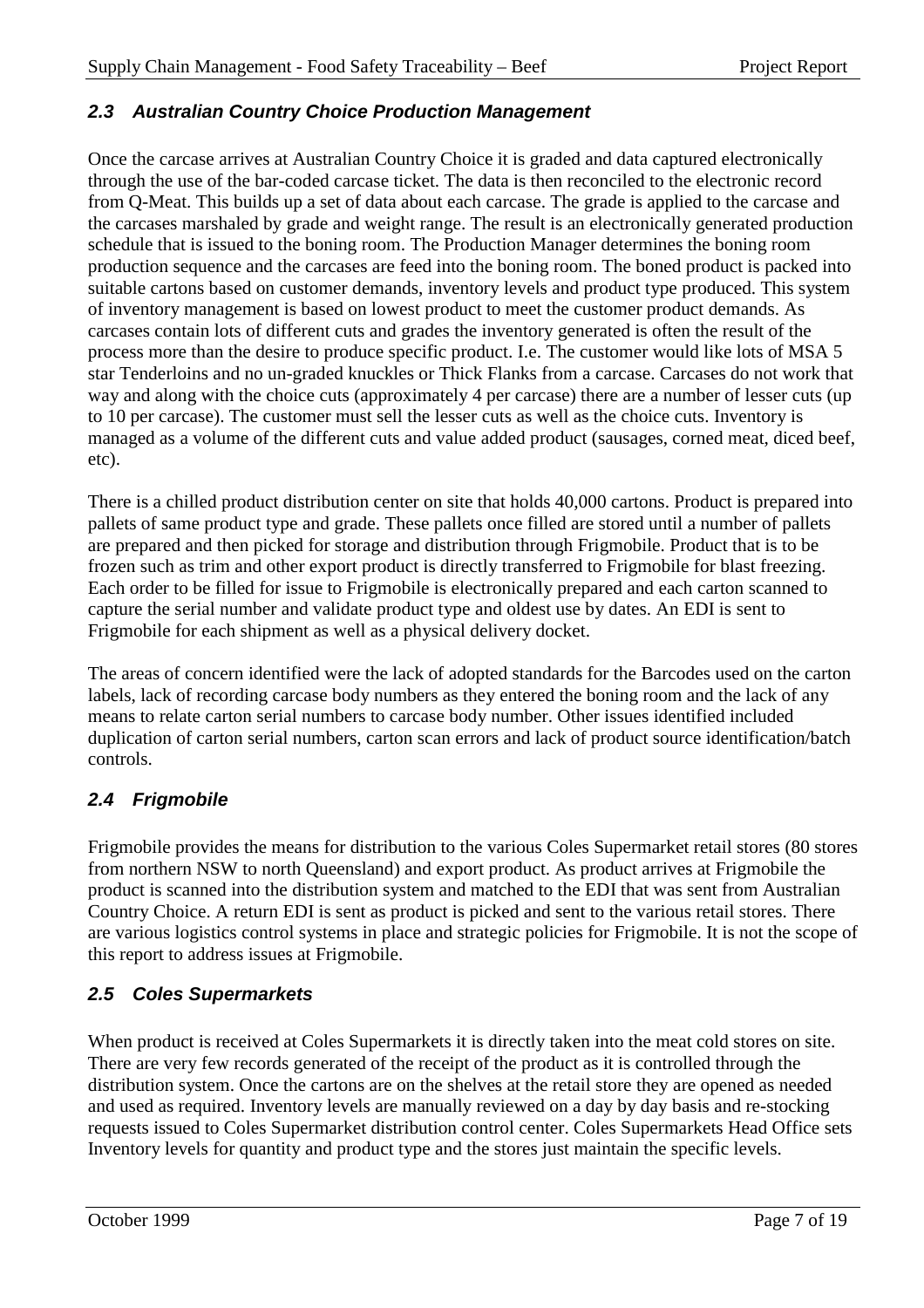<span id="page-7-0"></span>Retail display stock is the driving force behind back store processing. As display stock is purchased by customers, the back store replenishment preparation occurs by picking primal cuts from the relevant cartons and preparing the primal cuts as retail ready packs.

The areas of concern identified at retail are the lack of control of the carton product and product traceability. Once a carton is opened for retail pack preparation from primal cuts the carton lid, along with the carton label is destroyed. The carton may remain for up to 14 days on the shelf in the meat cold store. This means that a retail pack may come from any one of a number of un-identified cartons for up to a period of 14 days. This makes product source identification difficult and product recall very expensive. As up to 14 days of retail prepared product may need to be recalled. This can equate to up to 6000 kilograms of retail product through a single retail store over a 14 day period.

# *2.6 Conclusion of Analysis*

The existing methods for product identification and specific unit tracking through the supply chain from property to retail are very ineffective in delivering product food safety traceability and supply chain management.

The major points identified are as follows:

- Lack of consistent machine readable identification systems for animals, carcases and carton product.
- Lack of use of standards for numbering and data transfer.
- Lack of validation system for proving product source and identification.

Without the means for product identification, source determination and system validation inventory management can best be considered as a hit and miss system where product integrity can not be guaranteed.

# **3 Recommendations**

A recommendation was put forward to design and implement a demonstration project by Australian Country Choice with assistance from Meat and Livestock Australian and support from Coles Supermarkets to determine a best practice solution to the supply chain management for beef. The project needed to address the requirements of food safety traceability, international trading standards and product identification. A system for validation of the product identification from paddock to plate needed to be included.

The project proposal consisted of an analysis of existing traceability projects, international trading standards and current meat traceability issues being raised in Europe. Specifically the project needed to include development of systems for identification, trial of the systems, and validation testing of the system. The project commenced formally in July 1999 and was completed in early October 1999.

A copy of the project Gantt Chart is included as an Appendix.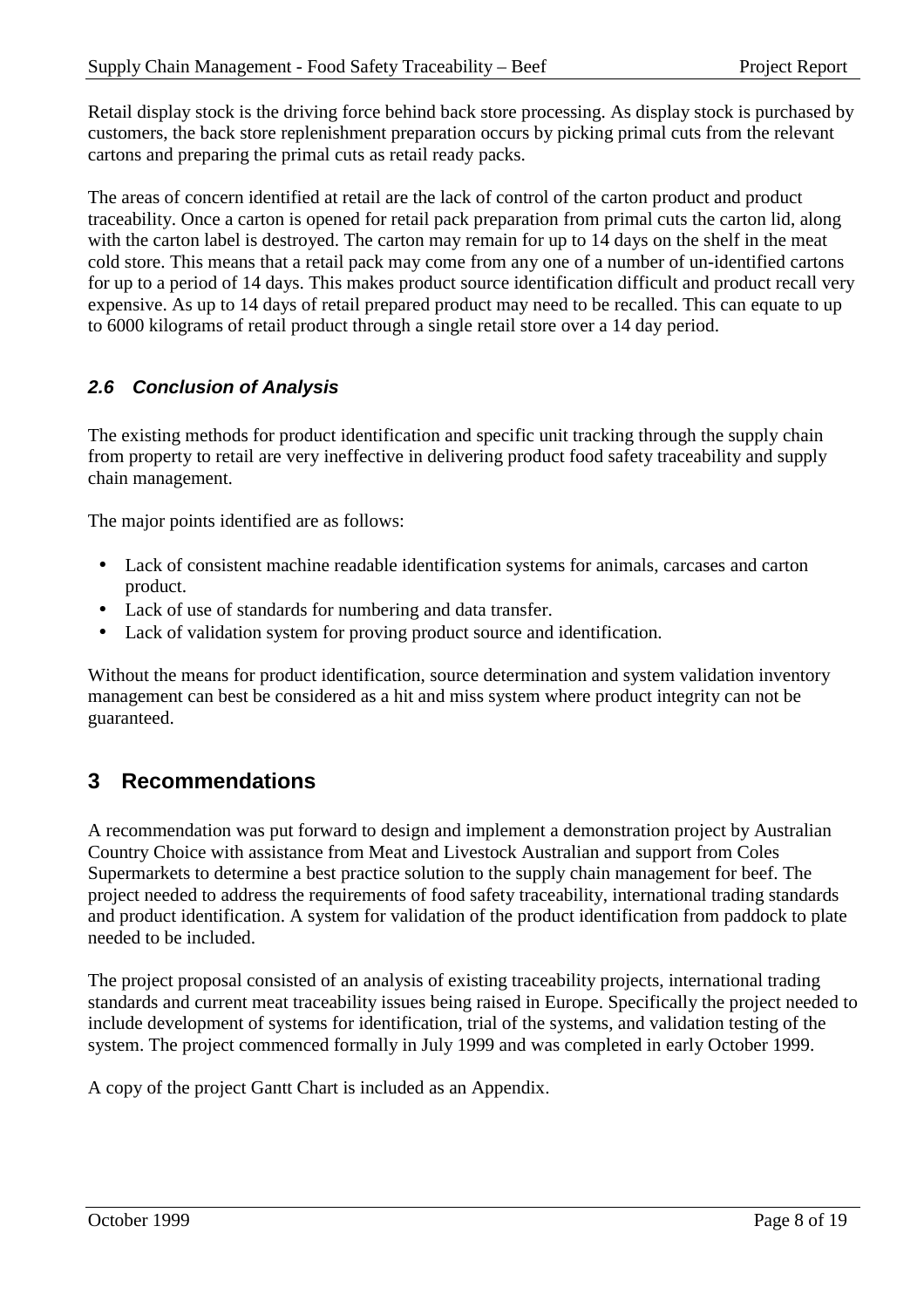# <span id="page-8-0"></span>**4 Project Outcomes**

A demonstration project was undertaken by Australian Country Choice with assistance from Meat and Livestock Australia and support from Coles Supermarkets.

The project included defining and demonstrating a supply chain management program that provided a Food Safety Traceback System that addresses the above requirements in a framework that is commercially viable and provides an absolute level of independent integrity.

To this end the project has been completed and the outcomes recorded through video and supporting documents.

An Appendix showing the summary of the previous and current traceability projects that were researched has been included.

### *4.1 Supply Chain Management Model*

The model for product identification, information flow and validation was defined as follows:



Figure 2 – Graphical Representation of Demonstration Project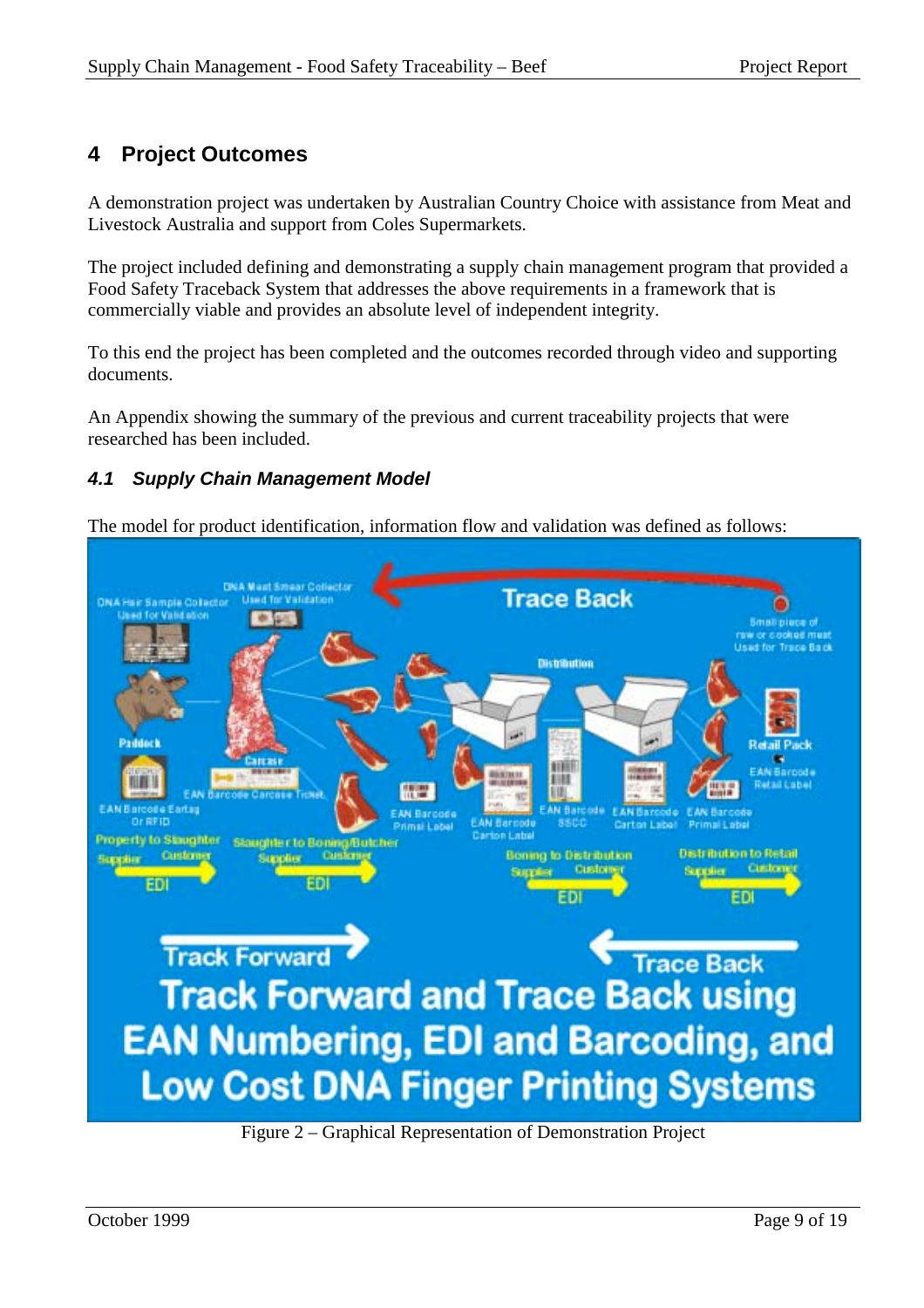The results of the project showed that a food safety traceability system based on DNA fingerprinting could be easily implemented into any processing organisation. The system is totally scaleable from basic or simplistic to complex. The use of EAN numbering and barcoding provided tools to facilitate easy linkage between live cattle and primal cuts and forms the basis of tracking through the supply chain.

The demonstration project included a number of aspects as follows:

- EAN numbering and barcoding for Ear Tags for Live Cattle ID at Slaughter
- DNA hair sample collection and archiving for validation of live cattle ID
- EAN numbering and barcodes for Carcase tickets (carcase ID)
- DNA meat smear sample collection and storage for carcase ID validation
- Barcode scanning and sequence recording of carcases into the boning room
- EAN numbering and barcoding for primal cuts (unique serial numbers)
- EAN numbering and barcoding for carton product (unique serial numbers)
- EDI transmission of shipment details and generation of SSCC for shipments
- DNA finger printing validation of retail product to source carcase and live animal ID.

As a result of the project a number of the project parts have been adopted for on going operations, these include the following:

- EAN numbering and barcodes for Carcase tickets (carcase ID)
- DNA meat smear sample collection and storage for carcase ID validation
- EAN numbering and barcoding for carton product (unique serial numbers)
- EDI transmission of shipment details and generation of SSCC for shipments
- DNA finger printing validation of retail product to source carcase and live animal ID.

The project involved working with EAN Australia and representatives of the Meat Industry groups to develop a set of Meat Industry Guidelines for EAN Numbering and Barcoding. This guideline has been completed in draft and issued to industry for comment. A copy is available from the EAN Australia Web Site, and Meat and Livestock Australia.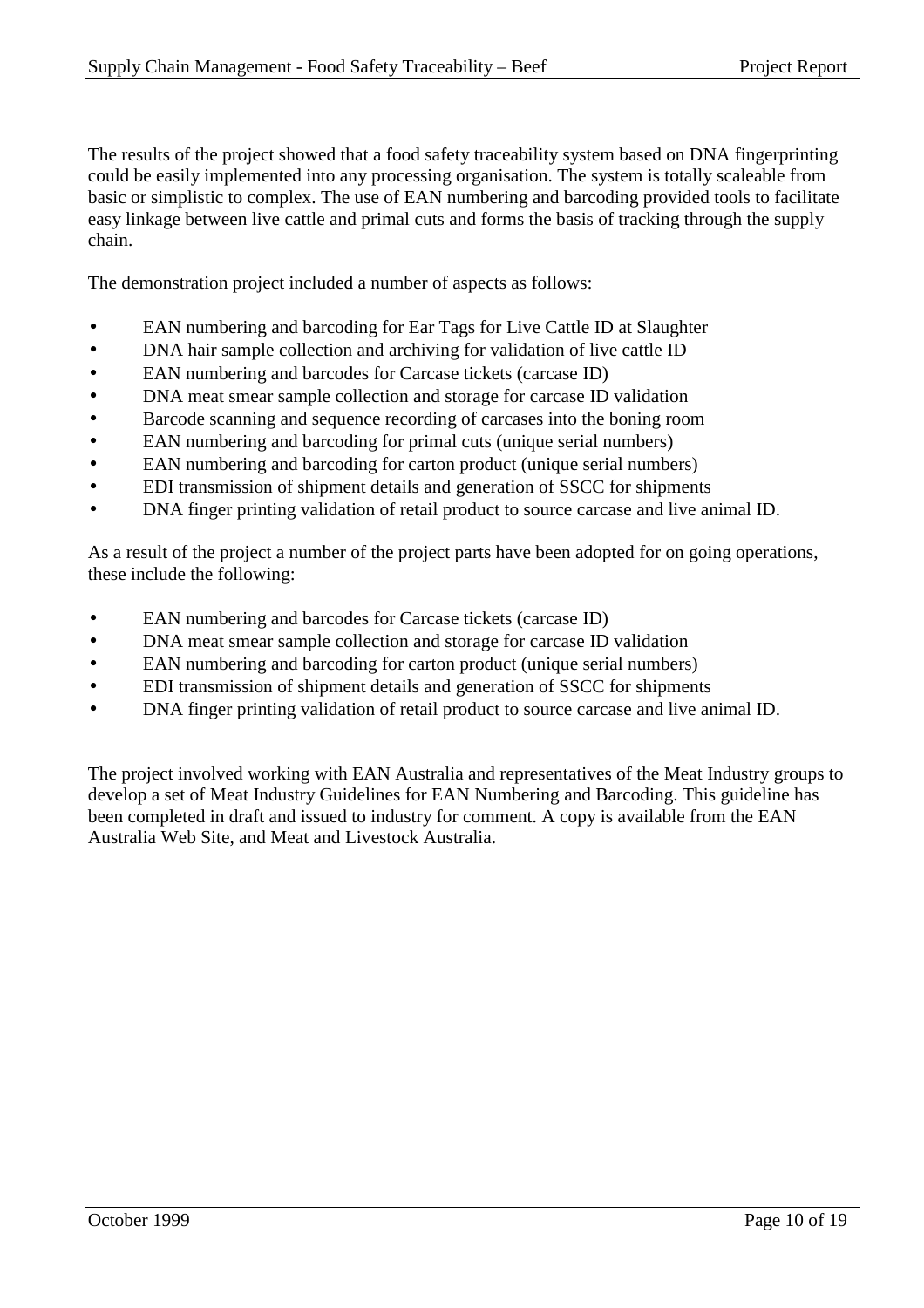# <span id="page-10-0"></span>*4.2 Project Details*

The two main components of the system are the EAN numbering and Barcodes, and the low cost DNA finger printing system.

The use of EAN numbering and barcoding provided a stable basis that met the requirements for machine readability for carcase, carton and primal labeling and tracking. The EDI EANCOM standards provided a means for electronically transferring carton identification data (unique serial numbers) through the supply chain. The use of EAN barcodes for live cattle identification was also tested as a means of quickly and cheaply capturing live ID at slaughter.

A number of trace backs using DNA finger printing were conducted during the project. Linkage between retail cuts and carcase numbers where determined using product type (carcase grade) and production date (carton production date, carton batch numbers, serial numbers and product type). The first test involved 10 primal cuts to be matched to specific carcases from a batch of 50 carcases. This was a total of 60 analysis. The results indicated which retail cuts came from which specific carcase body number. Therefore the source carcase were positively identified for the retail product. Additional DNA finger printing trials have been conducted on primal cuts, sausages and beef patties.

The demonstration project identified that the system was scalable from very simple to very complex depending on the requirements of the plant. A complex system provided the highest level of live identification pass forward to the primal cut. The basic or simplest system provided little pass forward of the live identification and relies on the DNA finger printing to identify a source carcase when a trace back was required. The two extremes are shown in the following table:

| <b>Highest level of identification pass forward</b> | Lowest level of identification pass forward       |  |
|-----------------------------------------------------|---------------------------------------------------|--|
| Highest capital and operating costs – lowest cost   | Lowest capital and operating costs – highest cost |  |
| for DNA validation.                                 | for DNA validation.                               |  |
| (Spend Now - Save Later)                            | (Save Now – Spend Later)                          |  |
| Barcoded ear tag/RFID on every live animal          | Property lot identification at slaughter          |  |
| DNA hair sample for live ID validation              | Single day or lot batch size                      |  |
| Collection of live ID at slaughter                  | Lot based live identification                     |  |
| Collection of DNA meat smear at grading             | Collection of DNA meat smear at grading           |  |
| Scan carcase ticket into boning room                | Production date batch size for carton product     |  |
| Single body boning                                  | No changes to traditional work practice           |  |
| Primal cut serial number labels                     | Low capital and operating costs                   |  |
| Primal linking to carcase ID                        | Carton label batch identification                 |  |
| Carton serial numbers                               | Simple to implement                               |  |
| Major changes to work practice                      | Less opportunity for human error                  |  |
| Complex to operate                                  | Simple to maintain                                |  |
| Subject to human error                              | High cost for DNA analysis – costly to validate   |  |
| High capital and operating costs                    |                                                   |  |
| Large IT investment                                 |                                                   |  |
| Low cost for DNA analysis – easy to validate        |                                                   |  |

#### **Processing Considerations**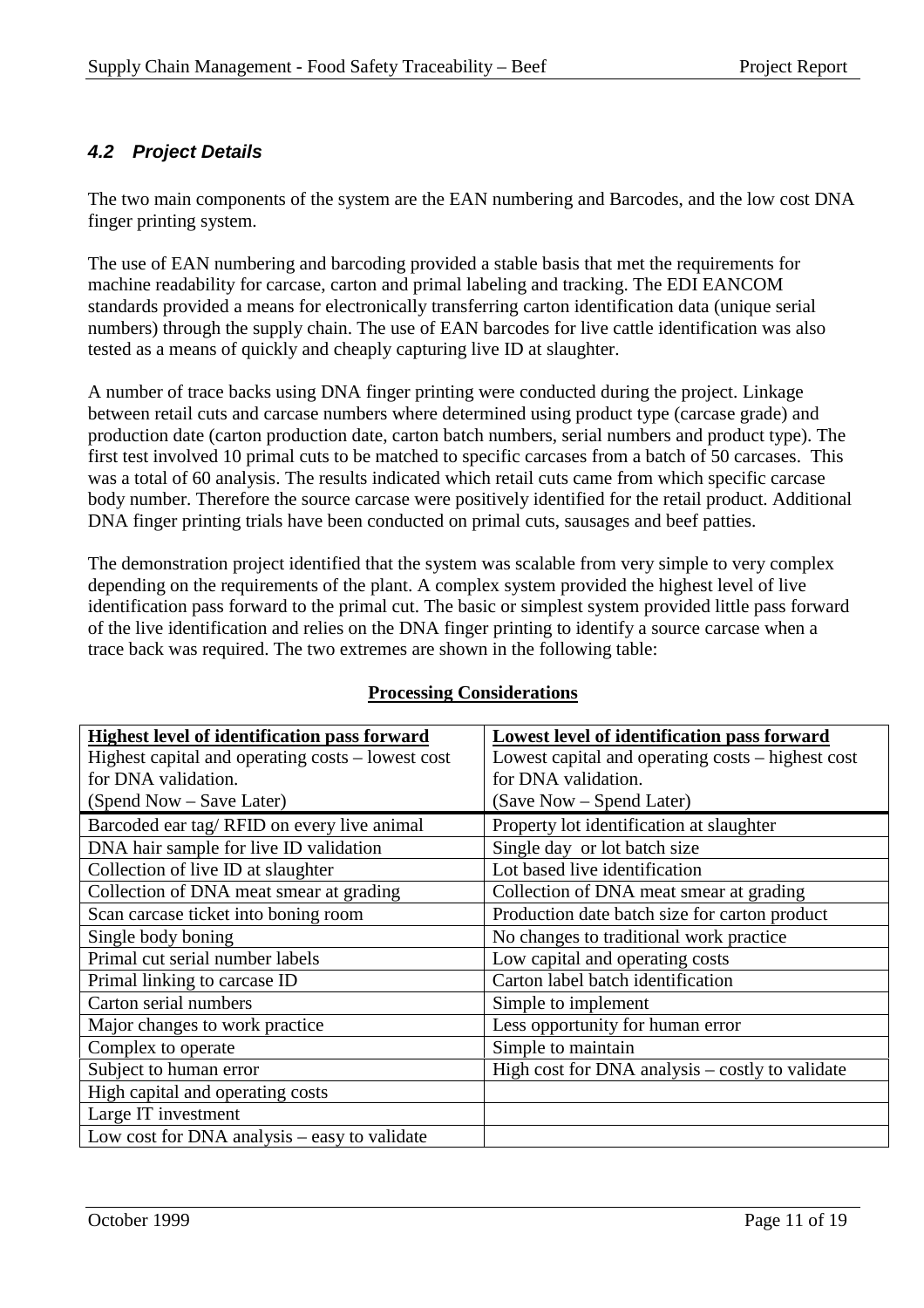Operationally every processing plant will be somewhere between these two extremes. A representative cost analysis is as follows:

| Cost area                                           | <b>Complex System</b>  | <b>Basic/Simple System</b> |
|-----------------------------------------------------|------------------------|----------------------------|
| Ear tag (RFID or Barcode)                           | $$5.00 - $1.00$        | n/a                        |
| DNA hair sample for live ID                         | \$0.35                 | n/a                        |
| Archive cost live (based on 500 per day)            | \$0.20                 | n/a                        |
| Live ID collection at Slaughter                     | \$0.25                 | n/a                        |
| <b>EAN Carcase Ticket (existing at most plants)</b> | existing               | Existing                   |
| need to update to EAN)                              |                        |                            |
| <b>DNA Meat Smear Collector</b>                     | \$0.14                 | \$0.14                     |
| Collection of meat smear                            | \$0.25                 | \$0.25                     |
| Archive cost carcase (based on 500 per day)         | \$0.05                 | \$0.05                     |
| Scan into boning room                               | \$0.25                 | n/a                        |
| EAN carton Label (existing in most plants           | existing               | Existing                   |
| need to update to EAN)                              |                        |                            |
| Primal Label (30 per body)                          | \$0.60                 | n/a                        |
| Application of label (30 per body)                  | \$3.00                 | n/a                        |
| Capital cost amortized over 5 years                 | \$1.50                 | n/a                        |
| Total cost                                          | AU\$11.59 to AU\$7.59  | AU\$0.44                   |
| Cost per kg of meat based on 170kg SMY              | AU\$0.068 to AU\$0.045 | AU\$0.003                  |

#### **Cost Comparisons**

If the plant is processing 3000 head per week with a saleable meat yield (SMY) of 170 kilogram per head, the cost per kilogram of processed meat would be between AU\$0.068 and AU\$0.045 for the complex system and AU\$0.003 for the simple system.

The costs of the DNA consumables include one DNA analysis for every 1500 DNA meat smear collectors purchased. This equates for a plant processing 3000 head per week being able to conduct a DNA finger printing system validation audit on 20 carcases to 1 meat sample every 10  $\frac{1}{2}$  weeks.

The optimal system is somewhere between the complex and the simple system. Each plant must determine the most suitable level of system complexity that suits their respective operating methods and resource capability. If the market is not able to cover the operating costs of a complex system than a simple system must be used. Both the complex and simple systems provide absolute identification from a retail cut to a carcase, however the complex system incurs the costs up front with pass forward expense. The simple system only incurs cost when a trace back is conducted. The number of DNA meat smears that will need to be analysed is many times more for a simple system than the complex system. This results in the costs for the DNA analysis for the simple system being many times that of the complex system. The following graph shows the cost consideration issue.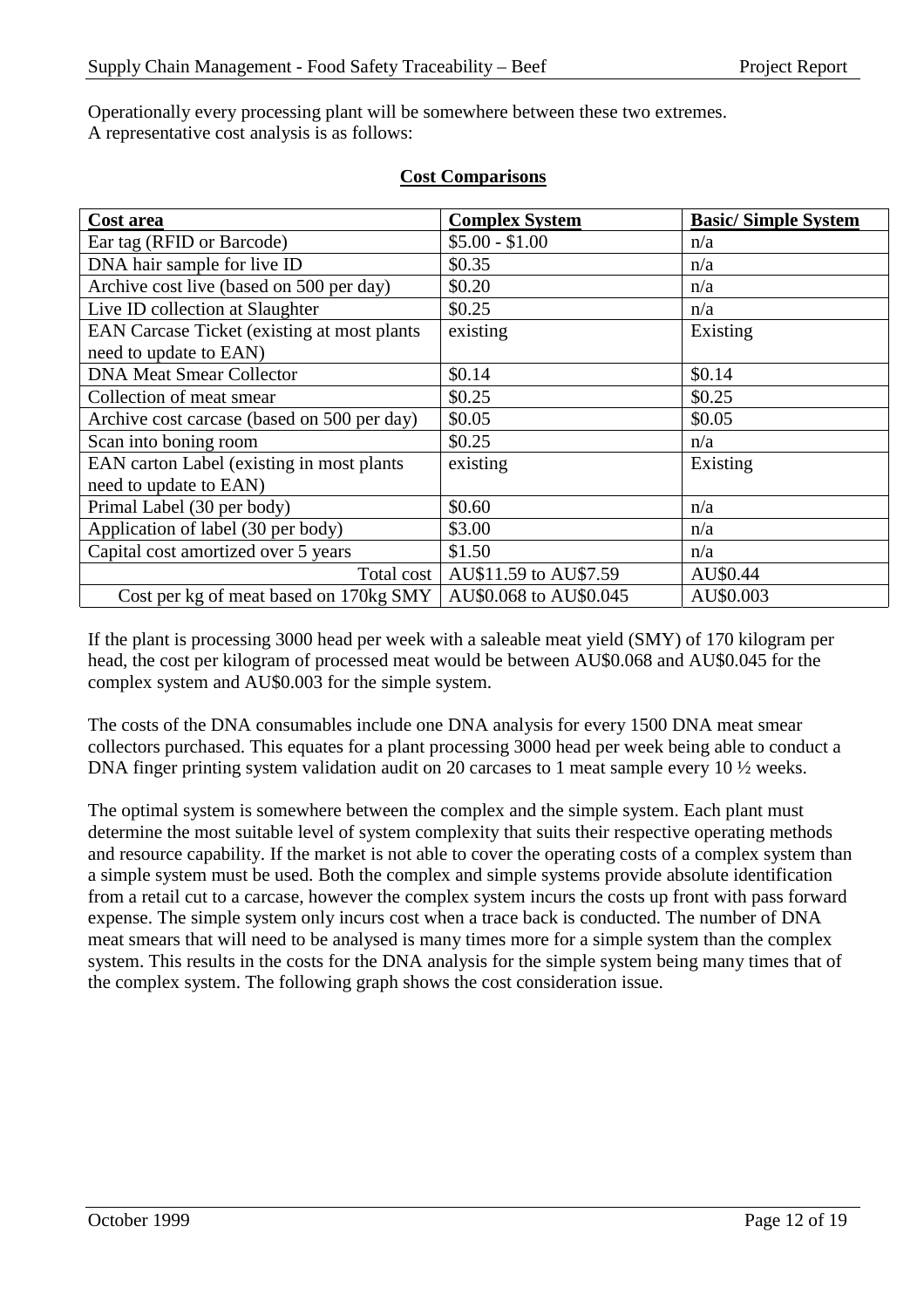# **Cost for Track Forward Cost for Track Back**



Complex System Simple System Single body boning Traditional Boning RFID/Barcode Ear tag Lot based ID DNA hair samples DNA meat smear samples DNA meat smear samples

The above graph shows that the cost effective balance is somewhere between the very complex and very simple systems. The recommendation for use at a typical traditional processing plant is as follows:

#### **Typical Plant Track Forward and Trace Back Identification Recommendations**

| Recommended level of identification pass forward                     | <b>Cost Estimates</b>   |
|----------------------------------------------------------------------|-------------------------|
| Medium capital and operating costs – medium cost for DNA validation. |                         |
| (Spend Some Now – Save Some Later)                                   |                         |
| Barcoded ear tag (or RFID) on every live animal (EAN barcode)        | $(\$5.00) \$1.00$       |
| DNA hair sample for live ID validation                               | \$0.35                  |
| Archive cost live (based on 500 per day)                             | \$0.20                  |
| Collection of live ID at slaughter                                   | \$0.25                  |
| Carcase ticket (update to EAN numbering and barcode)                 | Existing in most plants |
| <b>DNA Meat Smear Collector</b>                                      | \$0.14                  |
| Collection of DNA meat smear at grading                              | \$0.25                  |
| Archive Cost (based on 500 per day)                                  | \$0.05                  |
| Scan carcase ticket into boning room                                 | \$0.25                  |
| Carton serial numbers (update to EAN numbering and barcode)          | Existing in most plants |
|                                                                      |                         |
| <b>Estimated Cost per Body</b>                                       | (AU\$6.49) AU\$2.49     |
| Estimated Cost per Kilogram of processed meat at 170kg SMY           | (AU\$0.038) AU\$0.015   |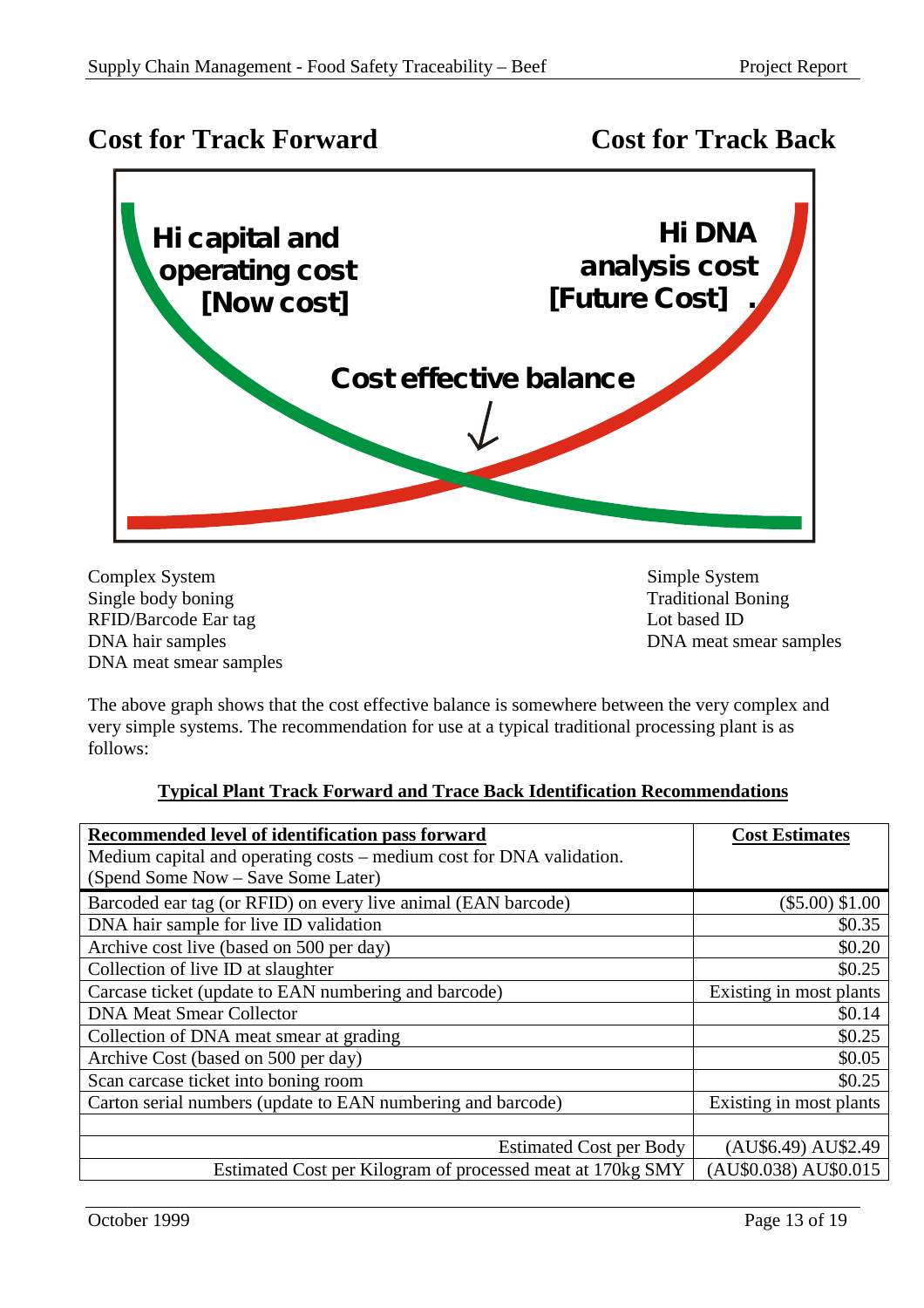<span id="page-13-0"></span>The process for linking of carcase into the boning room used a time and sequence method. This process identified a number of carcases that may relate to a number of cartons. This is shown below:



Figure 3 – Graphical Representation of Boning Room Entry

# *4.3 Impact on Third Parties*

The demonstration project had major effects on Australian Country Choice and the third party organisations of Q-Meat and Frigmobile. Little impact occur with Coles Supermarkets other than the acceptance of the principle and consideration for adoption on a national basis.

The major impact on Q-Meat and Frigmobile was the upgrading of their computer-based system for EAN barcodes with correct Application Identifiers as outlined in the Meat Industry Guidelines for Barcoding and Numbering. Q-Meat changed their Carcase Ticketing System and Frigmoble changed their database and scanning equipment to read EAN barcode and application identifiers.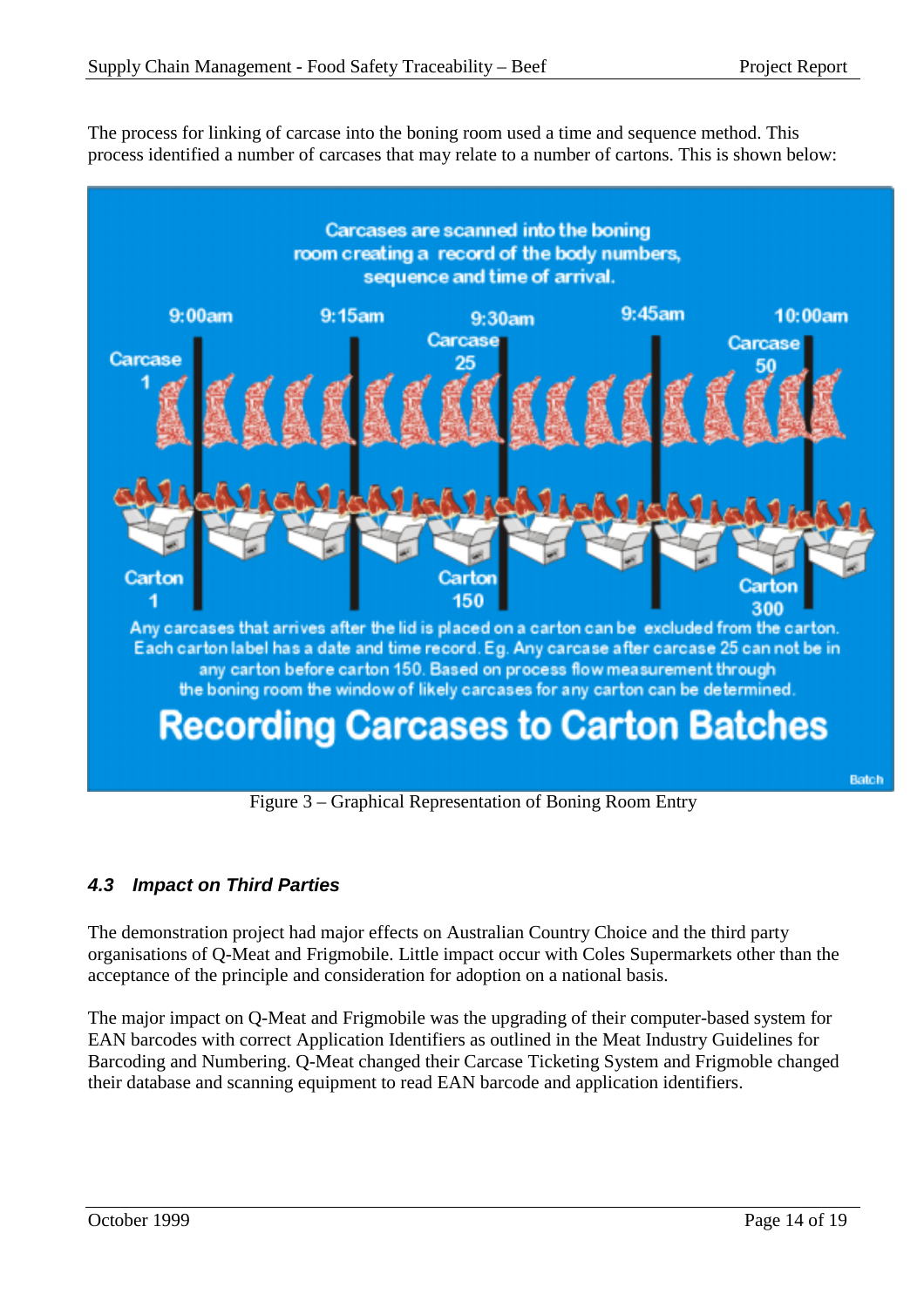# <span id="page-14-0"></span>**5 Conclusion**

The analysis of the Australian Country Choice Supply Chain Management (Logistics Management) system identified a number of deficiencies that could pose a threat to consumer confidence in product traceability and product identity.

A number of recommendations were prepared which included a demonstration project to address the identified deficiencies. Funding was sort for the project and obtained. The project commenced and has been seen as highly successful. The demonstration project outcome has been prepared as a video for presentation to industry.

The major work yet to be completed that was outside of the approved scope of the project is the use of the EAN barcode and numbering system for live animal identification and traceability on a 6 month demonstration of several thousand cattle and the use of the EAN numbering and EDI for export shipments to Australian meat trading partners.

The use of the EAN number and barcoding, and the validation by use of the DNA fingerprinting system demonstrated that supply chain management from "Paddock to Plate" is achievable at a commercial level and can be cost effectively implemented within any size and type of processing facility.

The use of EAN numbering and barcoding as a means of product identification and the use of EDI (EANCOM Standard) for passing information from suppliers to customers will provide the meat industry with world wide accepted standards that can operate over the whole of the meat industry supply chain. The issue of the draft guidelines for the use of EAN Numbering and Barcodes for the Meat Industry is the first step in adoptions of the EAN standards at an industry level.

The result of all of these initiatives as they are adopted by industry is better control of the product through the supply chain to service the customer at each and every point along the supply chain.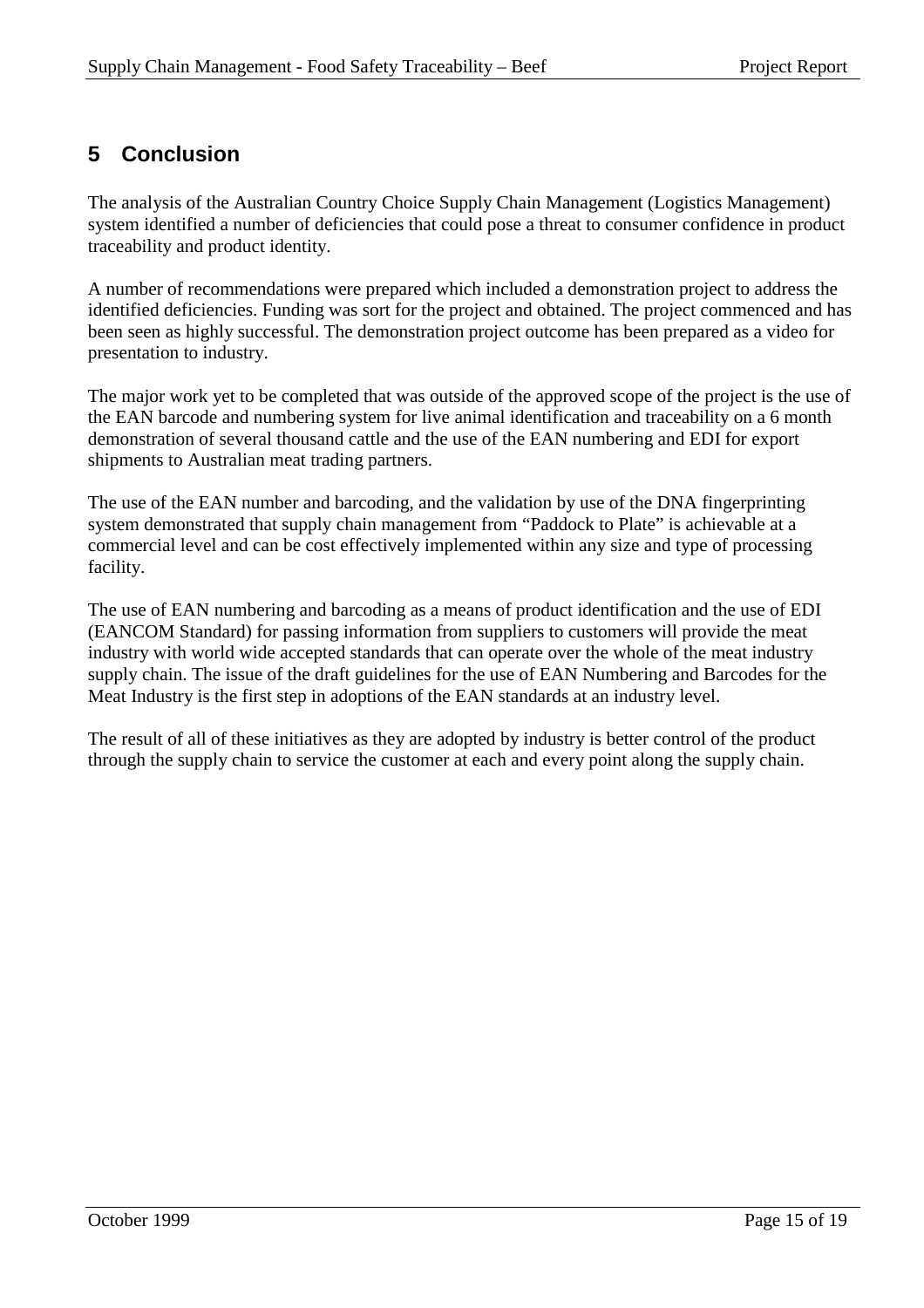# <span id="page-15-0"></span>**6 Appendix A – Project Gantt Chart**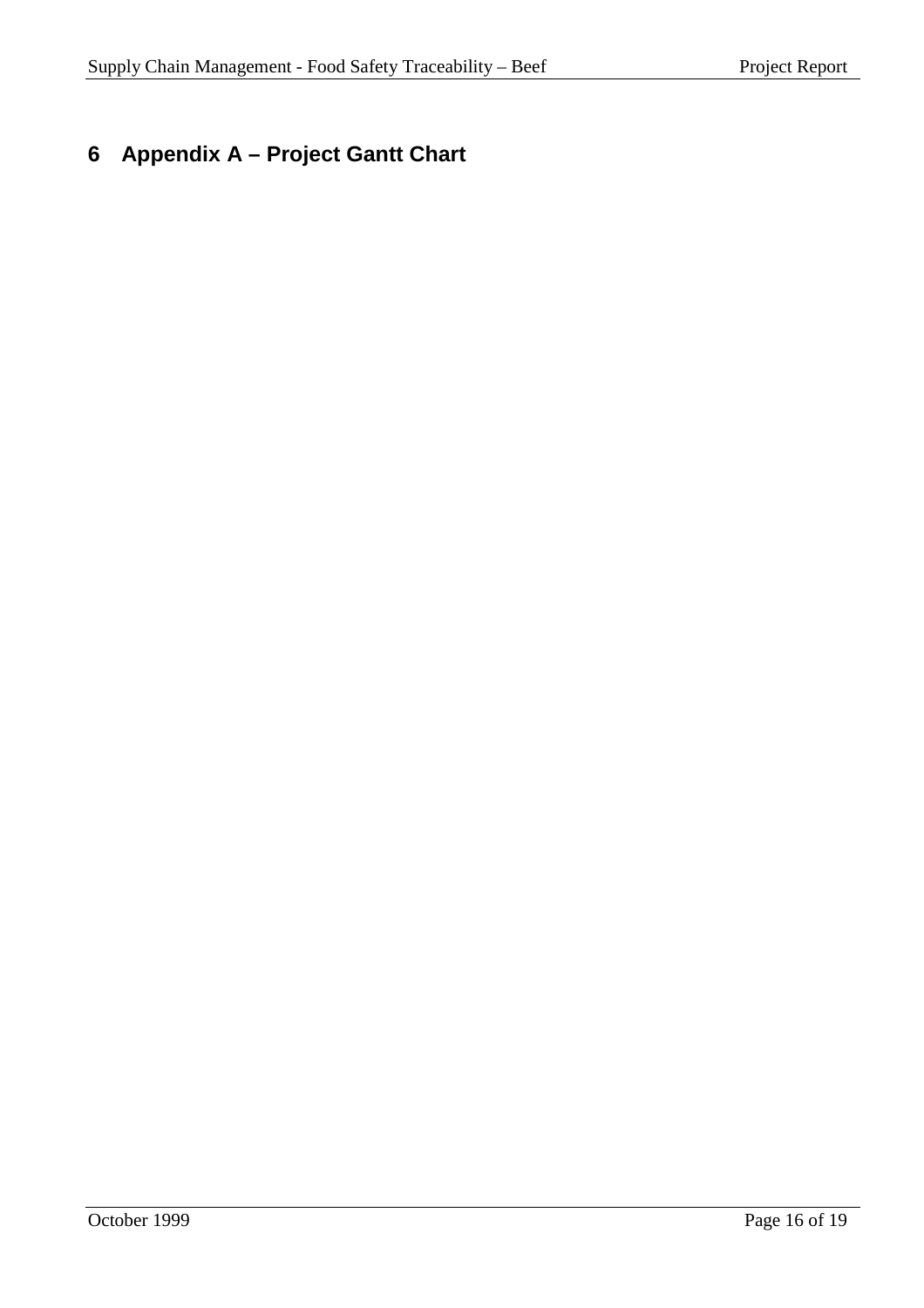# <span id="page-16-0"></span>**7 Appendix B - Current Traceability Programs/ Projects**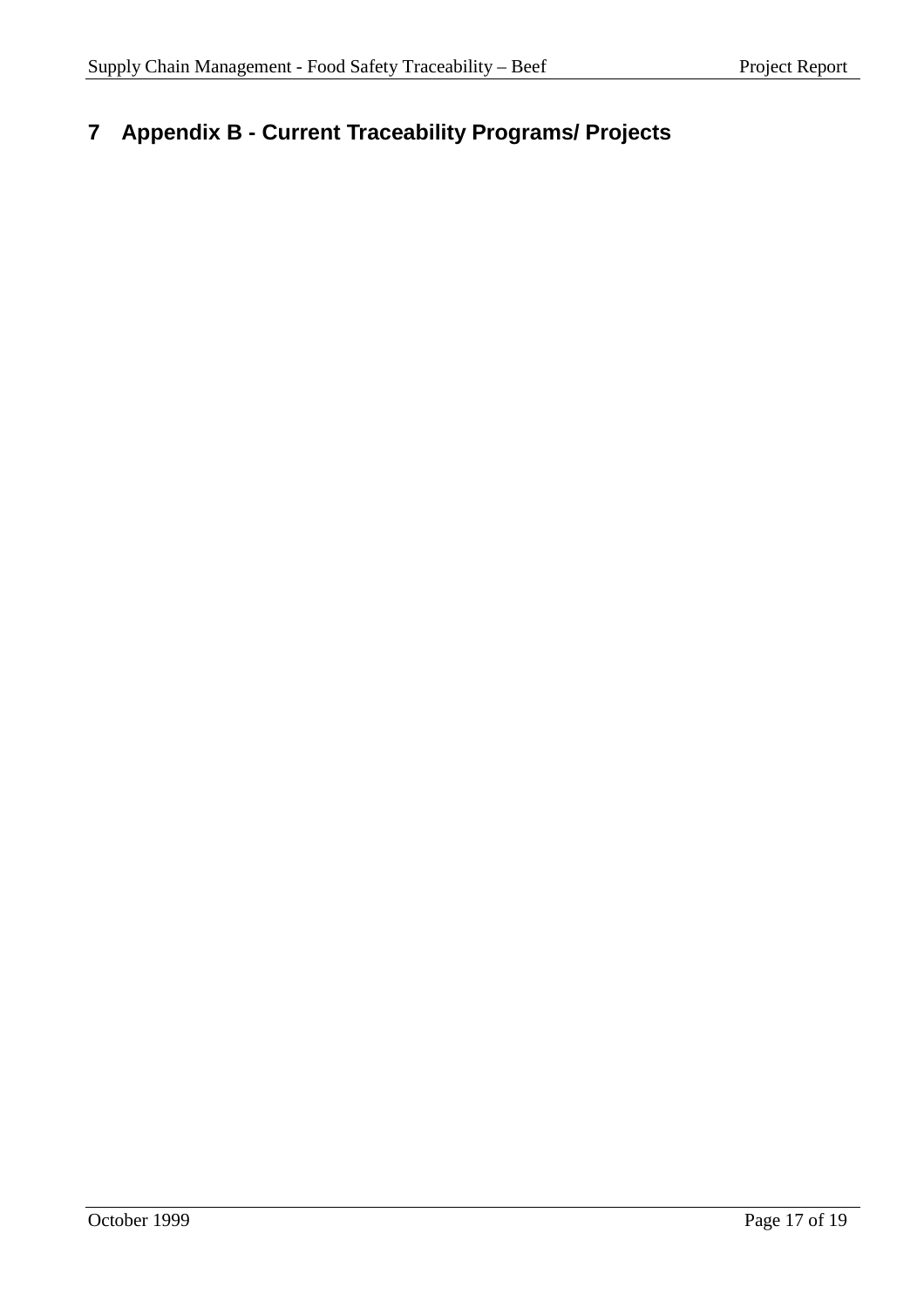# <span id="page-17-0"></span>**8 Appendix C – Samples of Labels and Tickets**